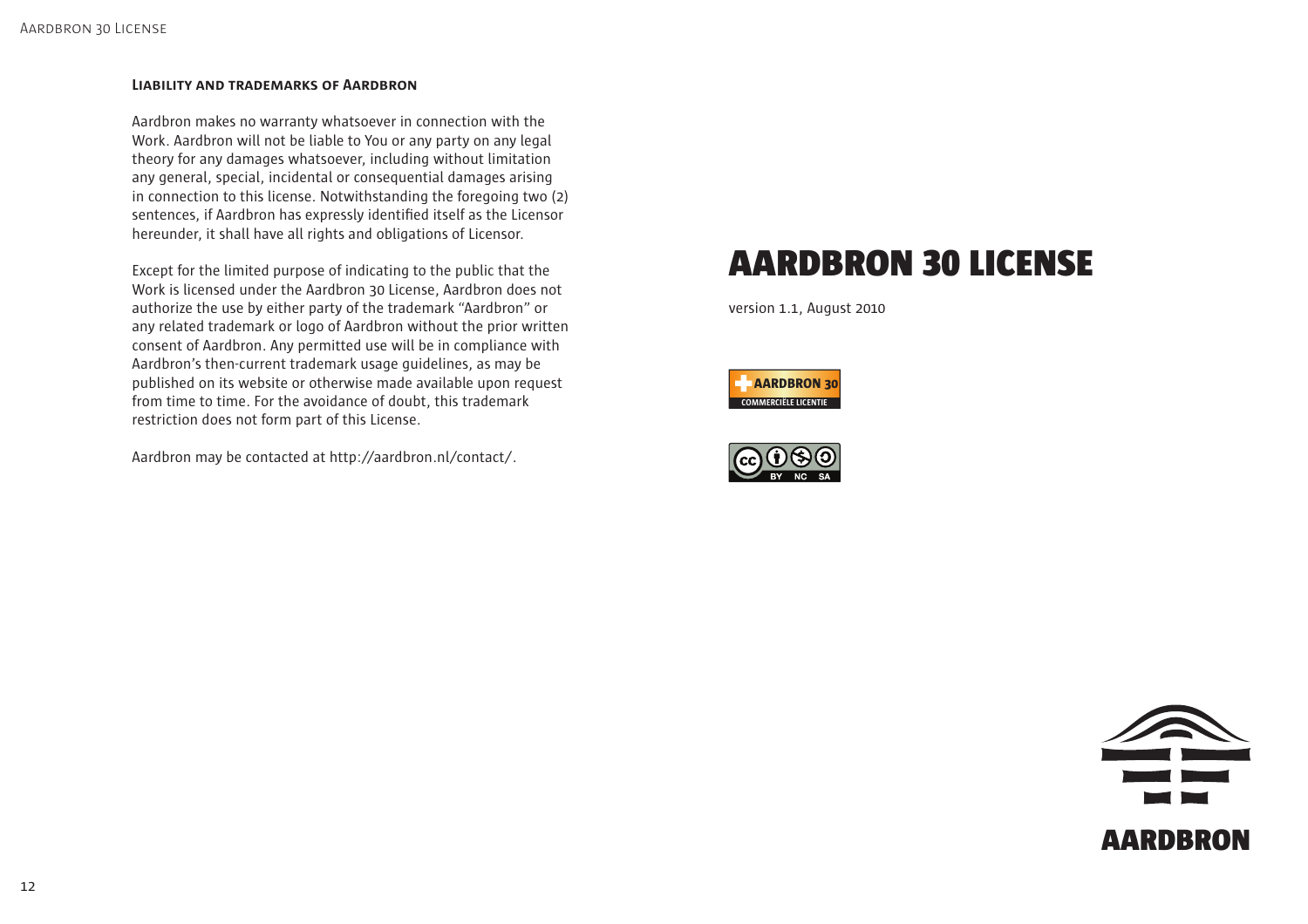Conform Source License.

6 **LIMITATION ON LIABILITY**

Conform Source License.

7 **TERMINATION**

Conform Source License.

8 **MISCELLANEOUS**

Conform Source License.

*Aardbron Ursulinenhof 46 4133 DJ Vianen http://aardbron.nl/lekker/licentie/*

*version 1.1, August 2010* 

*You have the right to copy, distribute, transmit and adapt this work provided that you attribute the work in the manner*  specified by the author Aardbron or licensor (but not in any *way that suggests that they endorse you or your use of the work).*

## $\left($ ce) BY

*Save paper and create a booklet on A4-sized paper: print two-sided over the short-edge binding and then fold over the long-edge binding.*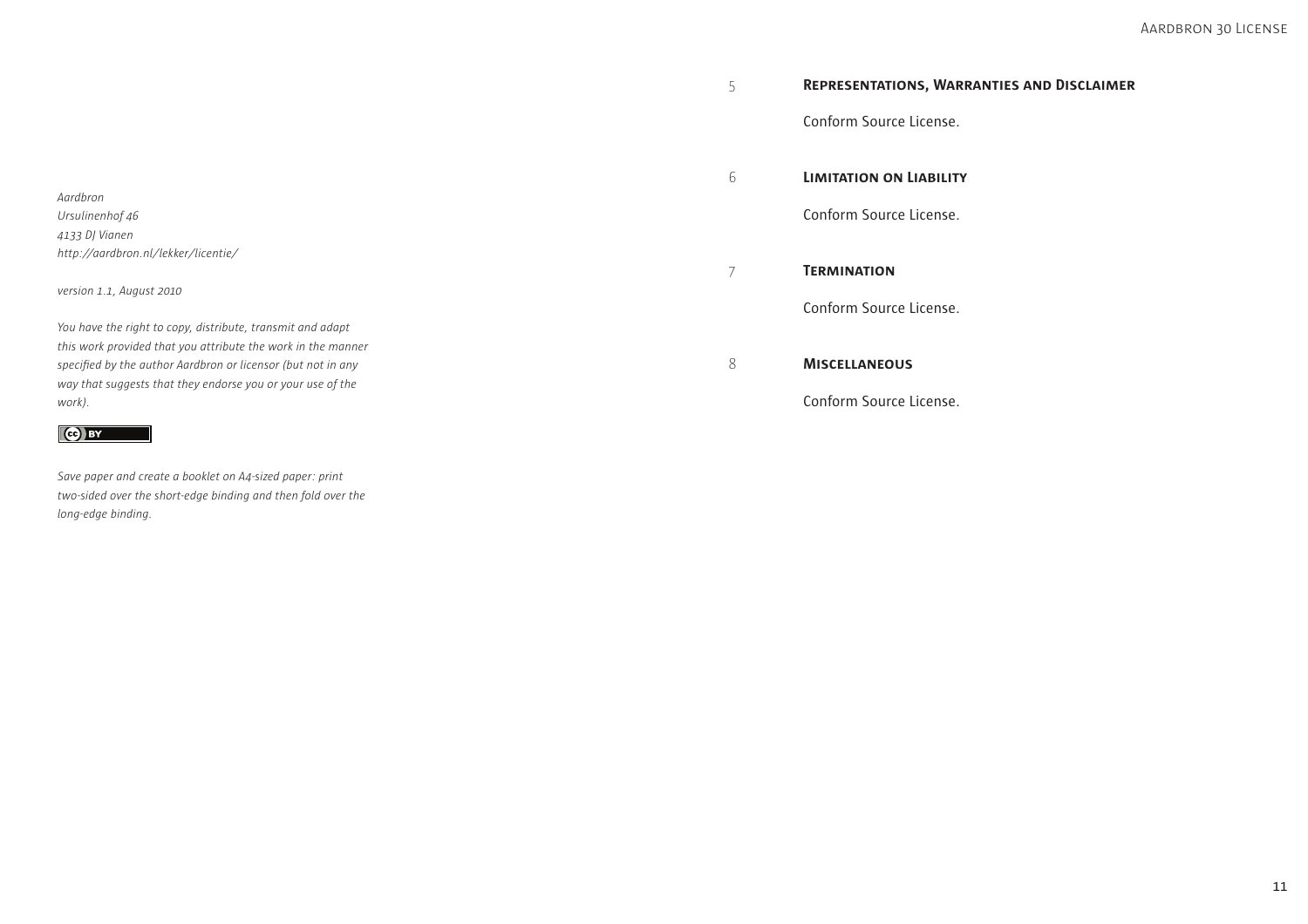### AARDBRON 30 LICENSE

| 1    | <b>DEFINITIONS</b>                                                                                                                                                                                                                                                                                                       |
|------|--------------------------------------------------------------------------------------------------------------------------------------------------------------------------------------------------------------------------------------------------------------------------------------------------------------------------|
| 1(a) | 'Source License' - the Creative Commons Attribution-<br>NonCommercial-ShareAlike 3.0 Netherlands.                                                                                                                                                                                                                        |
| 1(b) | 'Maker' - Aardbron. Aardbron is a trademark of AardRock B.V., The<br>Netherlands. Maker is the primary Licensor.                                                                                                                                                                                                         |
| 1(c) | <b>'Game'</b> - If the Work concerns a Game, the game rules, algorithms,<br>and design, including visual and kinesthetic aspects, of the Work will<br>be considered as an Adaptation.                                                                                                                                    |
| 2    | <b>FAIR DEALING RIGHTS</b>                                                                                                                                                                                                                                                                                               |
|      | Conform Source License.                                                                                                                                                                                                                                                                                                  |
| 3    | <b>LICENSE GRANT</b>                                                                                                                                                                                                                                                                                                     |
|      | In addition to the grants permitted by the Source License and subject<br>to the terms and conditions of this License, Licensor hereby grants<br>You a worldwide, royalty-free, non-exclusive, perpetual (for the<br>duration of the applicable copyright) license to exercise the rights in<br>the Work as stated below: |
| 3(a) | for financial gain related to the Work, provided:<br>You and a Licensor both sign the License and deposit this<br>signed License at the Maker; this deed will make You a Licensor,<br>too;                                                                                                                               |

- ii. You will pay the signing Licensor 30% of any related financial gain by return;
- iii. You will provide the signing Licensor and Maker with a quarterly report detailing the financial gain; and
- iv. You will unconditionally enable any Licensor to monitor and verify the financial gain.

### 4 **RESTRICTIONS**

Conform Source License.

## **CONTENTS**

# **Essence** 5

Goals 5

Human readable and legal version 5

Creative Commons by-nc-sa as Source License 5

Attribution-ConditionalCommercial-ShareAlike 3.0 Netherlands (BY-CC-SA) 5

Use of logos 7

## **Aardbron 30 Conditional-Commercial License** 9

Definitions 10 Fair Dealing Rights 10 License Grant 10 Restrictions 10 Representations, Warranties and Disclaimer 11 Limitation on Liability 11 Termination 11 Miscellaneous 11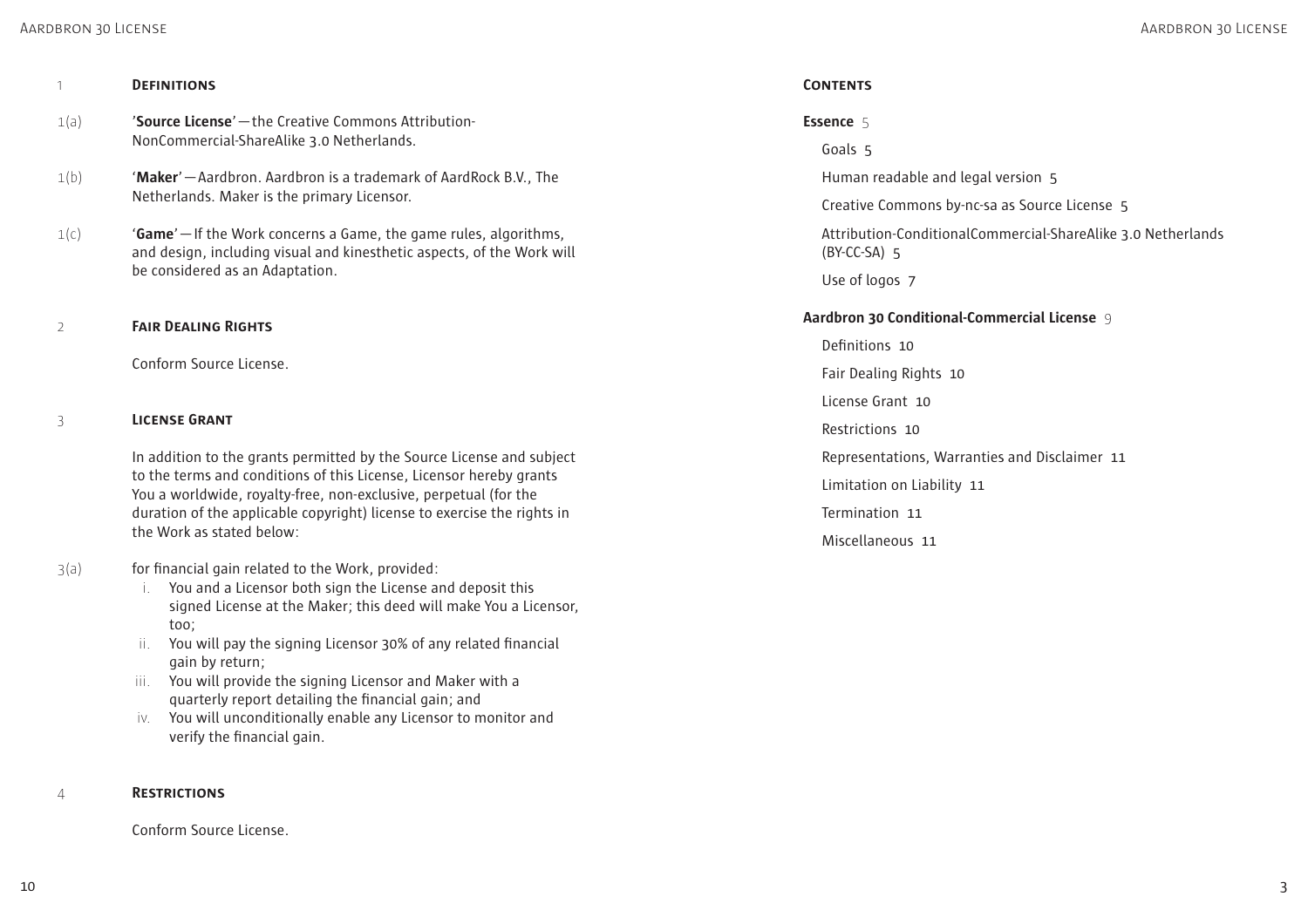# **AARDBRON 30 CONDITIONAL-COMMERCIAL LICENSE**

THIS LICENSE REPLACES ANY PREVIOUS LICENSES.

THE WORK (AS DEFINED BELOW) IS PROVIDED UNDER THE TERMS OF THIS AARDBRON LICENSE ("LICENSE"). THE WORK IS PROTECTED BY COPYRIGHT AND/OR OTHER APPLICABLE LAW. ANY USE OF THE WORK OTHER THAN AS AUTHORIZED UNDER THIS LICENSE OR COPYRIGHT LAW IS PROHIBITED.

BY EXERCISING ANY RIGHTS TO THE WORK PROVIDED HERE, YOU ACCEPT AND AGREE TO BE BOUND BY THE TERMS OF THIS LICENSE. TO THE EXTENT THIS LICENSE MAY BE CONSIDERED TO BE A CONTRACT, THE LICENSOR GRANTS YOU THE RIGHTS CONTAINED HERE IN CONSIDERATION OF YOUR ACCEPTANCE OF SUCH TERMS AND CONDITIONS.

**THIS LICENSE IS ONLY VALID IN CONJUNCTION WITH THE SOURCE LICENSE (SEE BELOW) AND AUGMENTS AND/OR REPLACES PARTS OF THE SOURCE LICENSE AS NOTED. WHEN IN DOUBT, THE SOURCE LICENSE APPLIES.**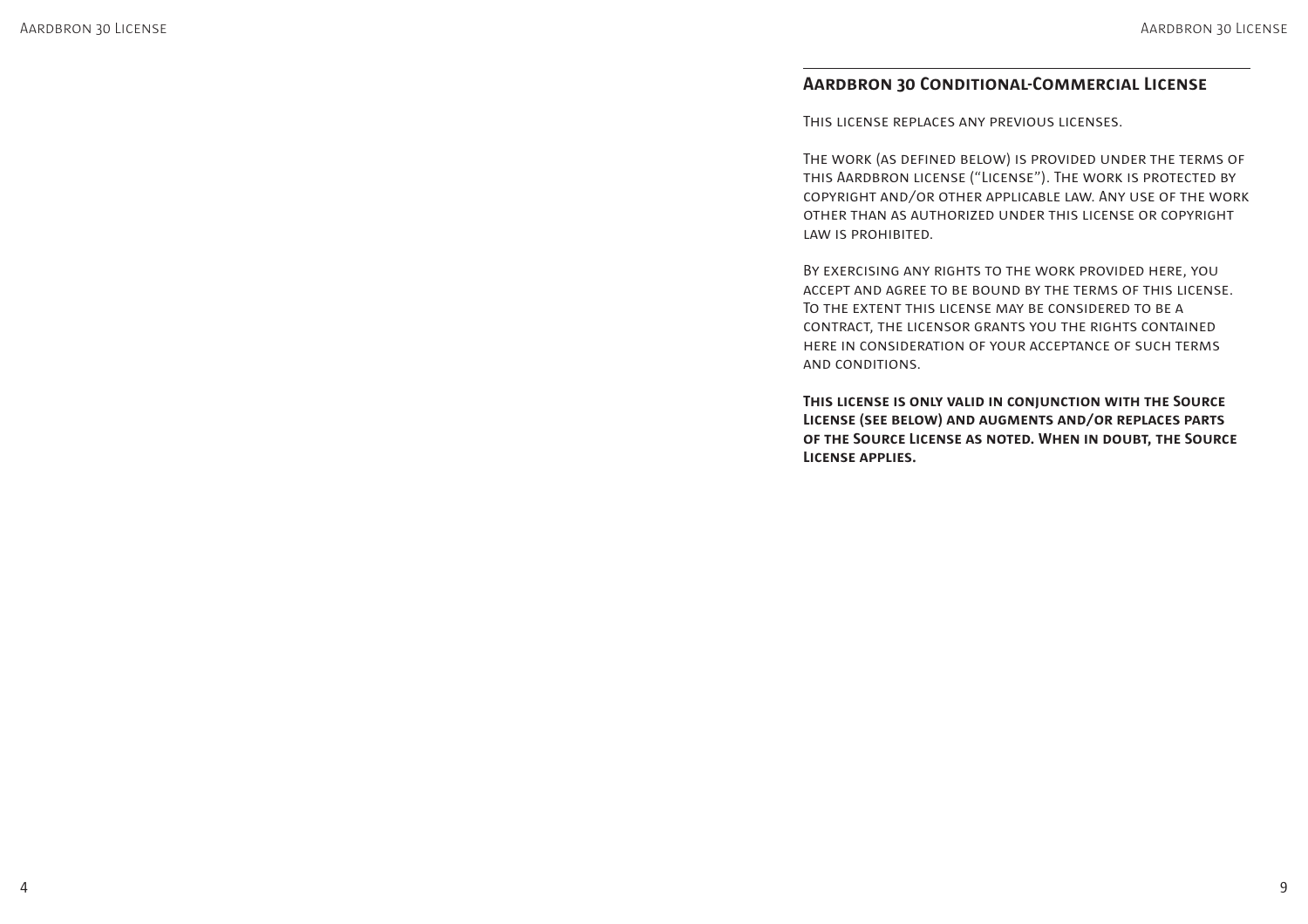# **ESSENCE**

#### 1 **GOALS**

This license has the following goals:

- catalyze the spreading of the work;
- development of a fair and sustainable financial revenue stream in the general interest, spirit and intention of the work and her community and contributors;
- fair financial compensation for anyone contributing to the spreading and development of the work;
- preventing unfair financial benefit (like free riding);
- spark innovations and extensions and incorporate them effectively in future versions of the work—evolvability;
- being able to work based on freedom, responsibility, trust and abundance; and
- guarantee agility, development velocity, coherence and consistency for the community at large.

#### 2 **HUMAN-READABLE AND LEGAL VERSION**

This first part of the document is the simplified  $-$  human-readable  $$ version of the license. The second part concerns the legal version.

#### 3 **CREATIVE COMMONS BY-NC-SA AS SOURCE LICENSE**

This license is only valid in conjunction with the source license and augments and/or replaces parts from the source licence as noted.

## 4 **ATTRIBUTION-CONDITIONALCOMMERCIAL-SHAREALIKE 3.0 NETHERLANDS (BY-CC-SA)**

You are free:

- **to Share—**to copy, distribute and transmit the work and use it for commercial purposes under certain conditions;
- **to Remix**—to adapt the work.

Under the following conditions: